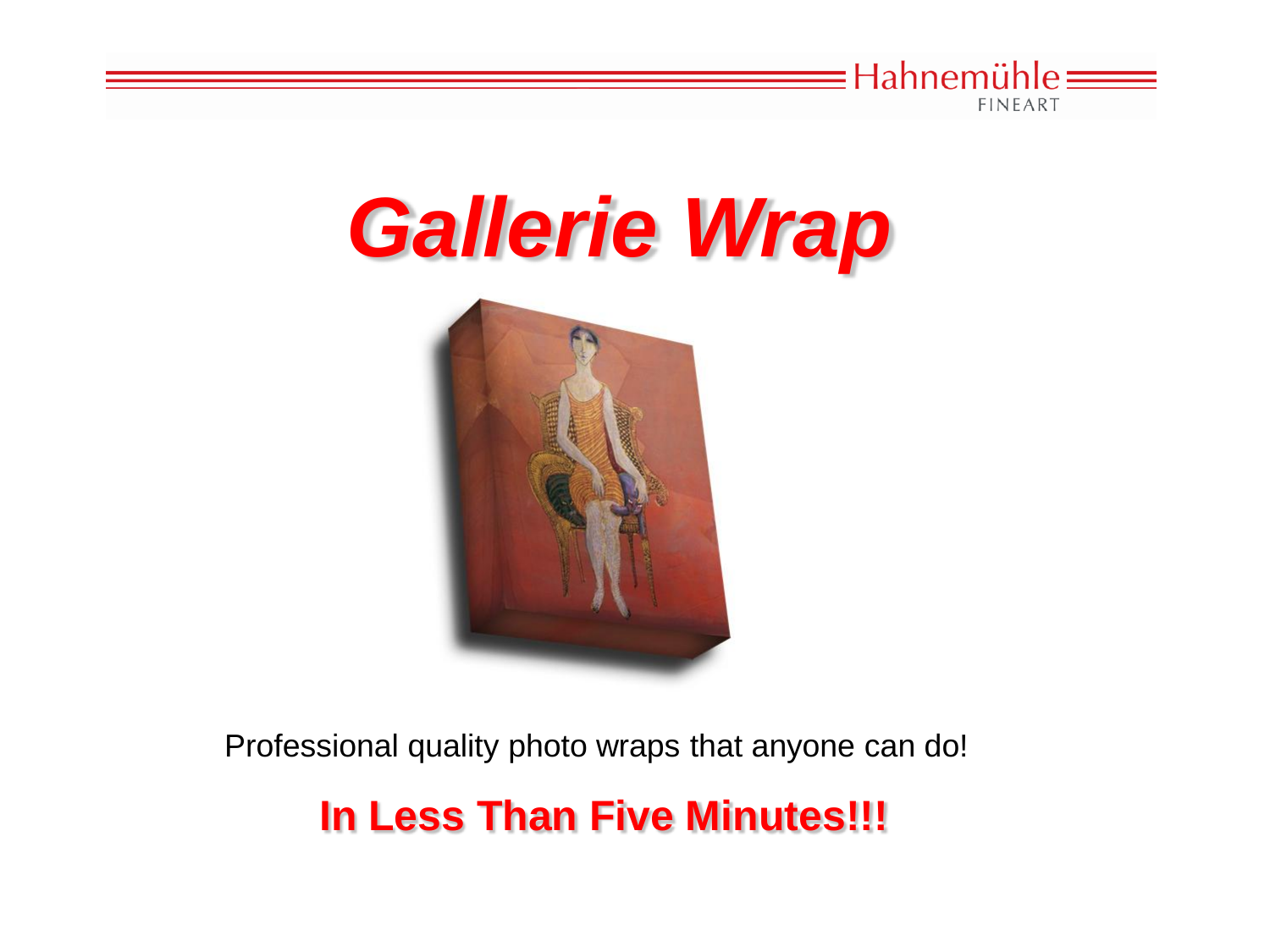

#### *Gallerie Wrap*



•First you need to start with your printed image

•For the Standard Gallerie Wrap your image needs to be 3" larger than the frame size

•For PRO Wraps your image needs to be 4" larger than the frame size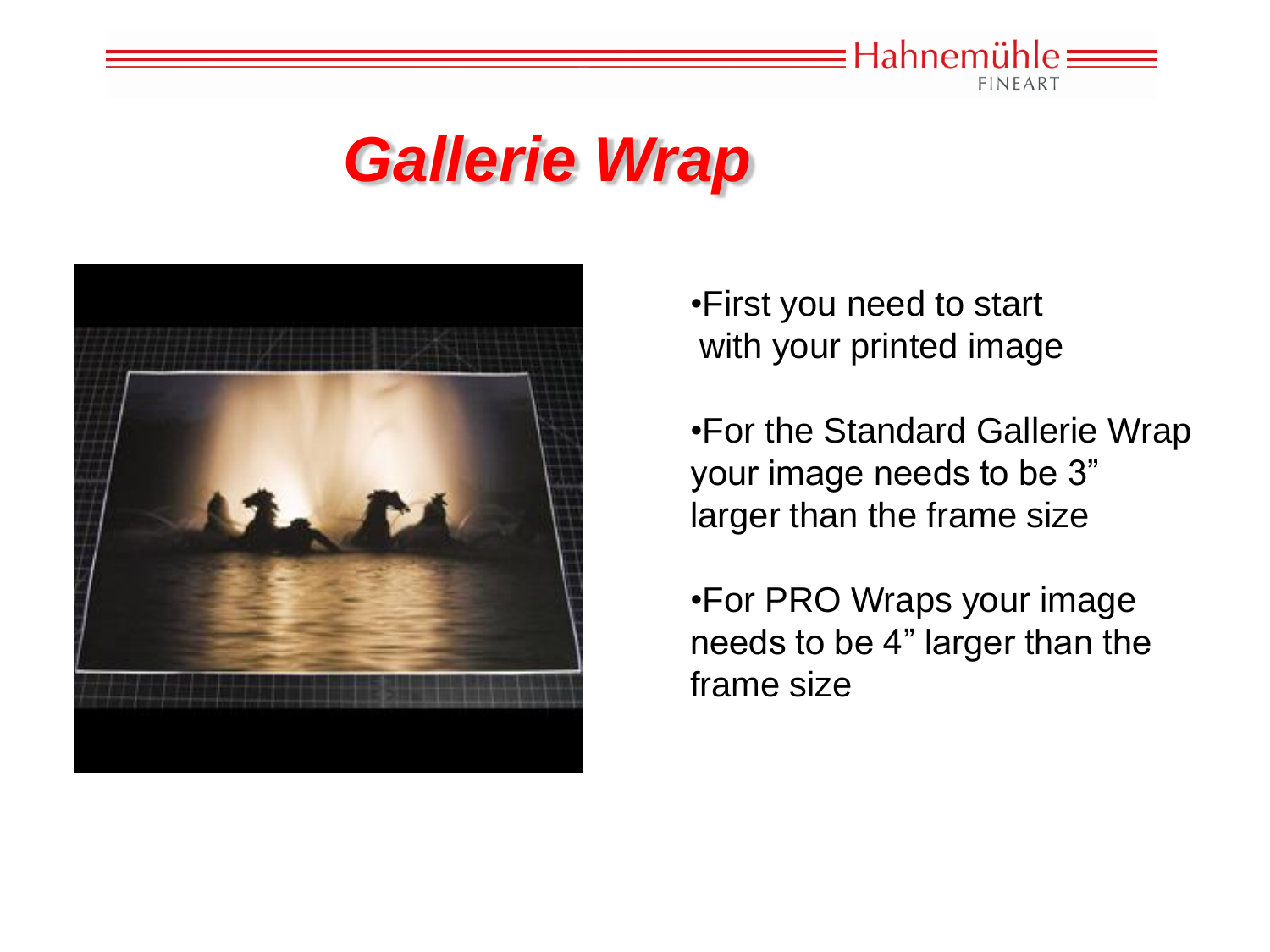

# **Step One:**





•Peel the yellow cover to expose adhesive on the bars

•Insert the bars into the positioning corner with the adhesive facing up

•Make sure the bars are flush with the positioning corner edge, and pressed firmly down inside the corner.

•The positioning corners have tabs so that the bars may only be inserted properly.



Time for Step 1: 1 minute Time: 1 minute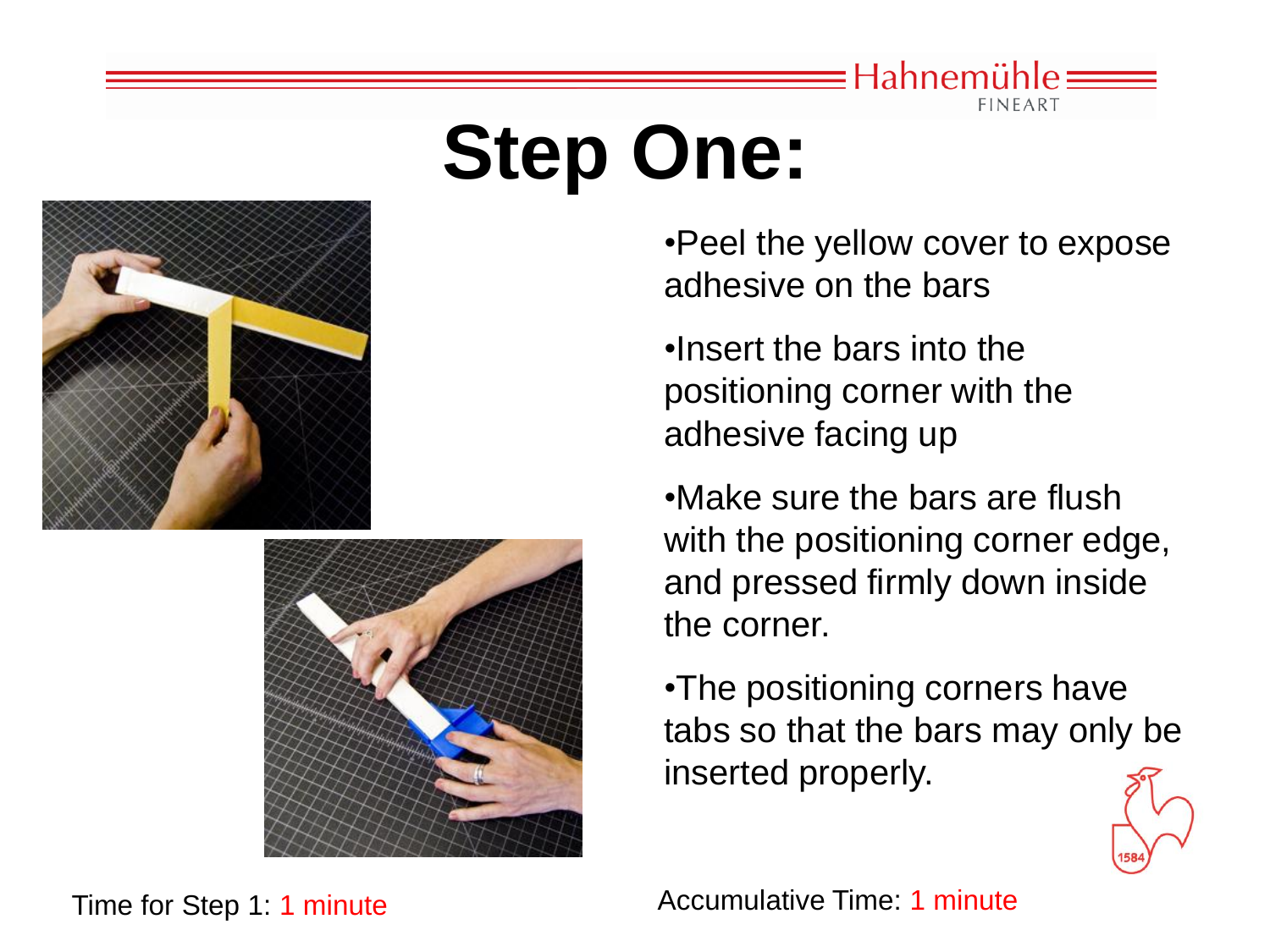

## **Step Two**:



•Flip the frame over and center the frame over art work in the desired position

•Frimly Push bars down so they make contact with the back of the media.



Time for Step 2: 20 seconds Accumulative Time: 1 minute, 20 seconds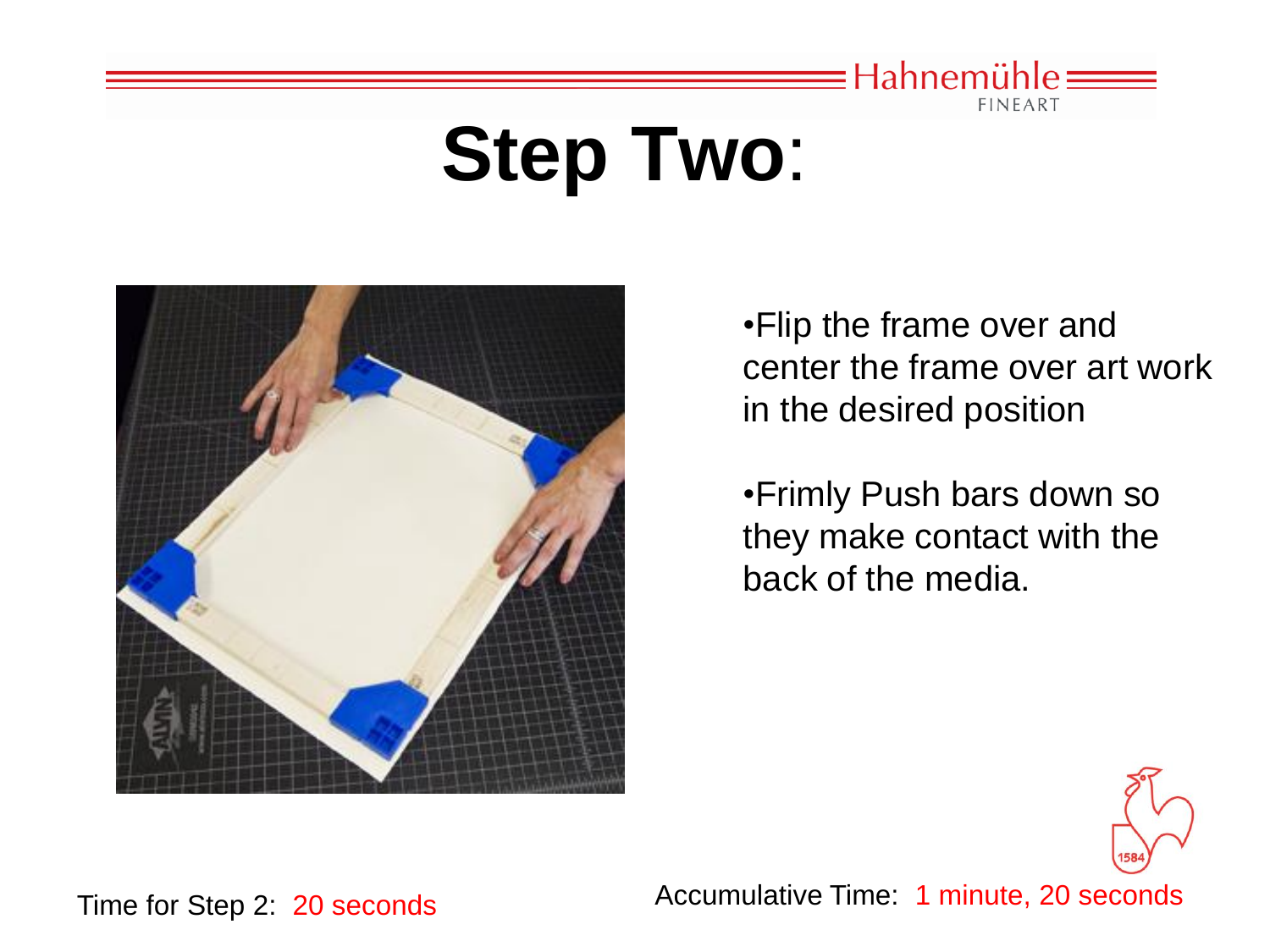

#### **Step Three:**



Remove the positioning corners by pulling up while holding the stretcher bars down



Time for Step 3: 15 seconds **Accumulative Time: 1 minute, 35 seconds**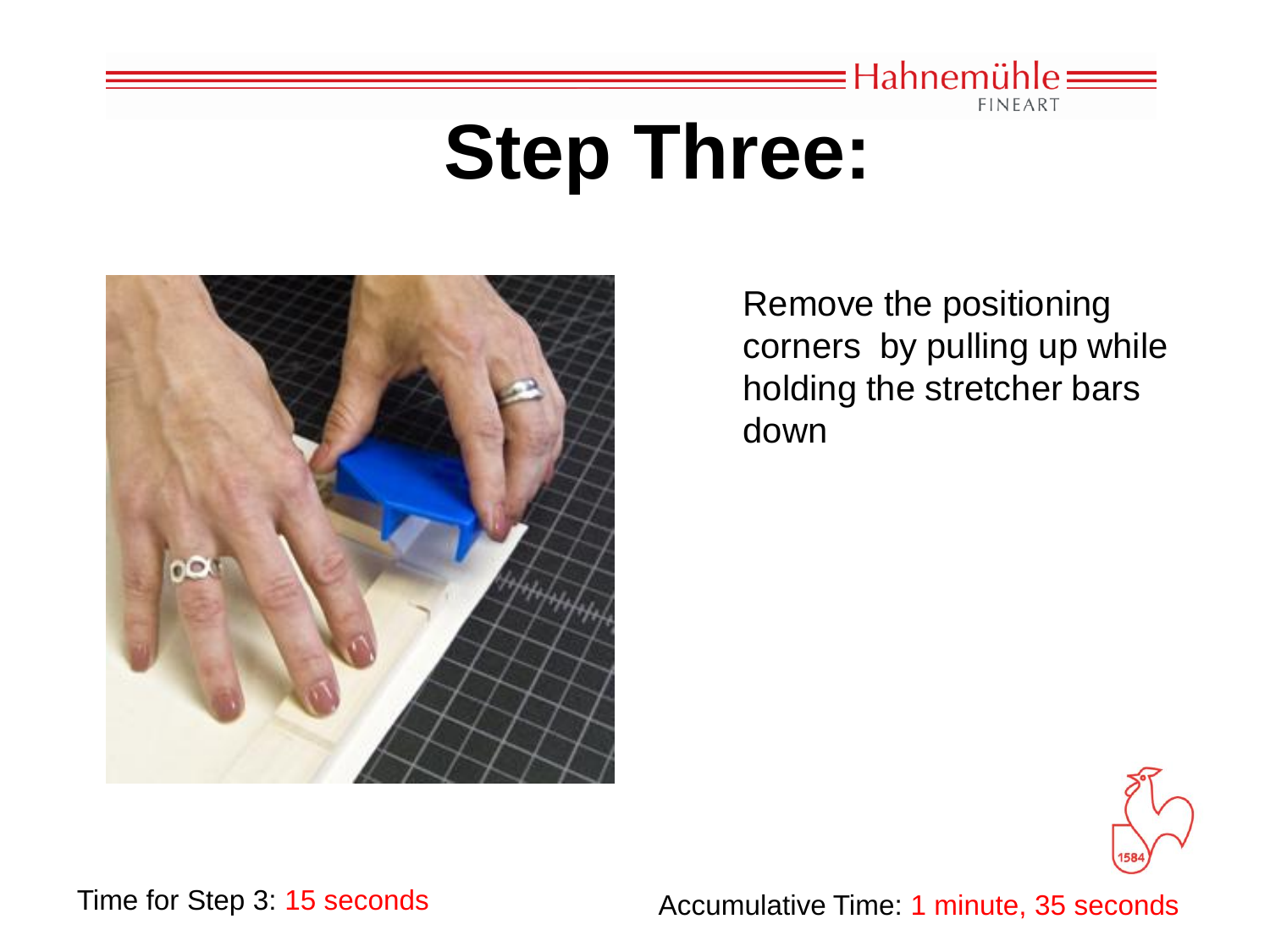

## **Step Four:**



•You will need a sharp utility knife for this step

•Trim the excess material around the edges of the stretcher bars



Time for Step 4: 1 minute, 30 seconds Accumulative Time: 3 minutes 5 seconds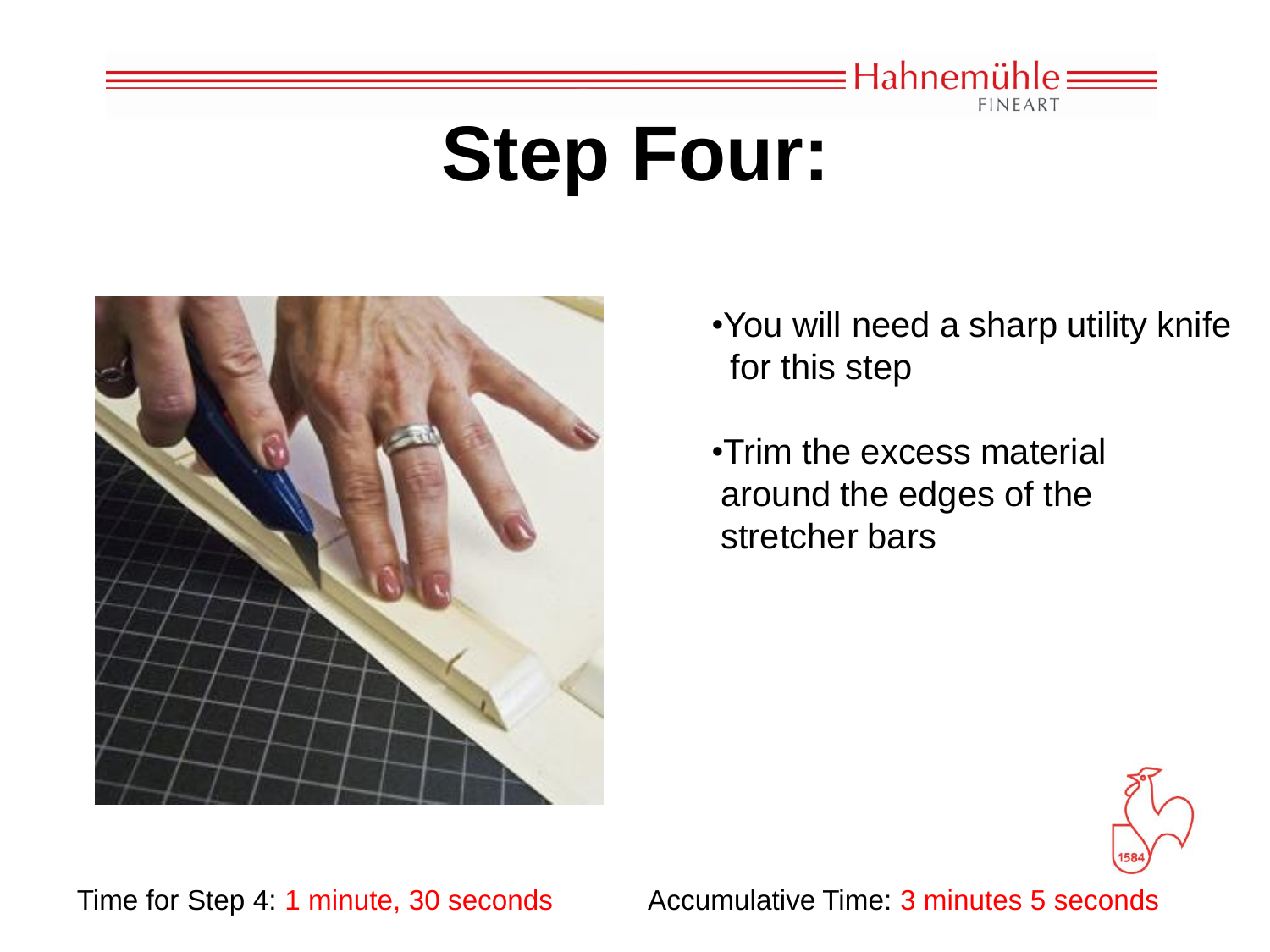

#### **Step Five:**



Run a small bead of PH neutral glue along the inside of the stretcher bars



Time for Step 5: 30 seconds Accumulative Time: 3 minutes 35 seconds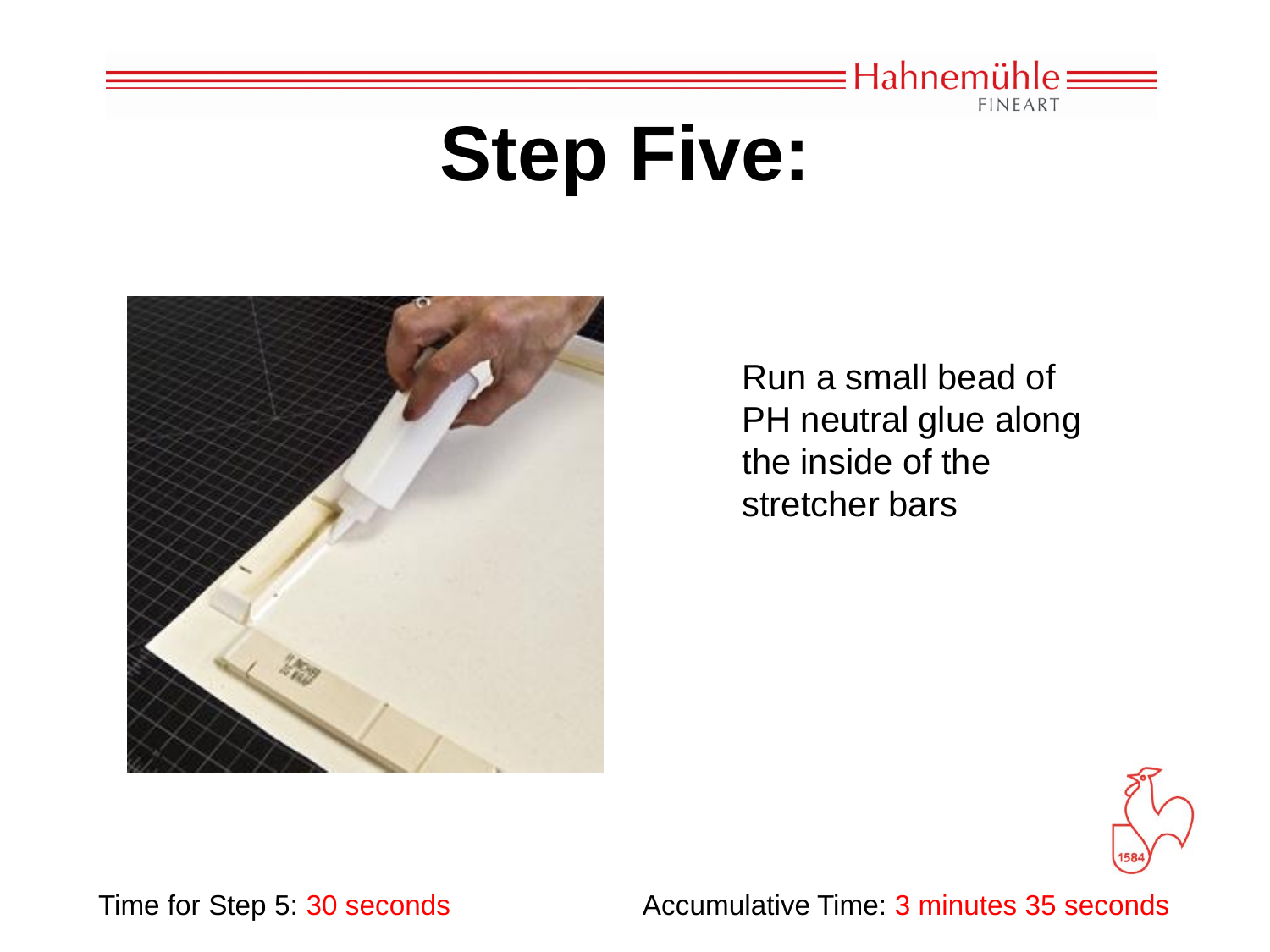

## **Step Six:**



•Cut the corners outward where the bars meet at a 45 degree angle



Time for Step 6: 10 seconds Accumulative Time: 3 minutes 45 seconds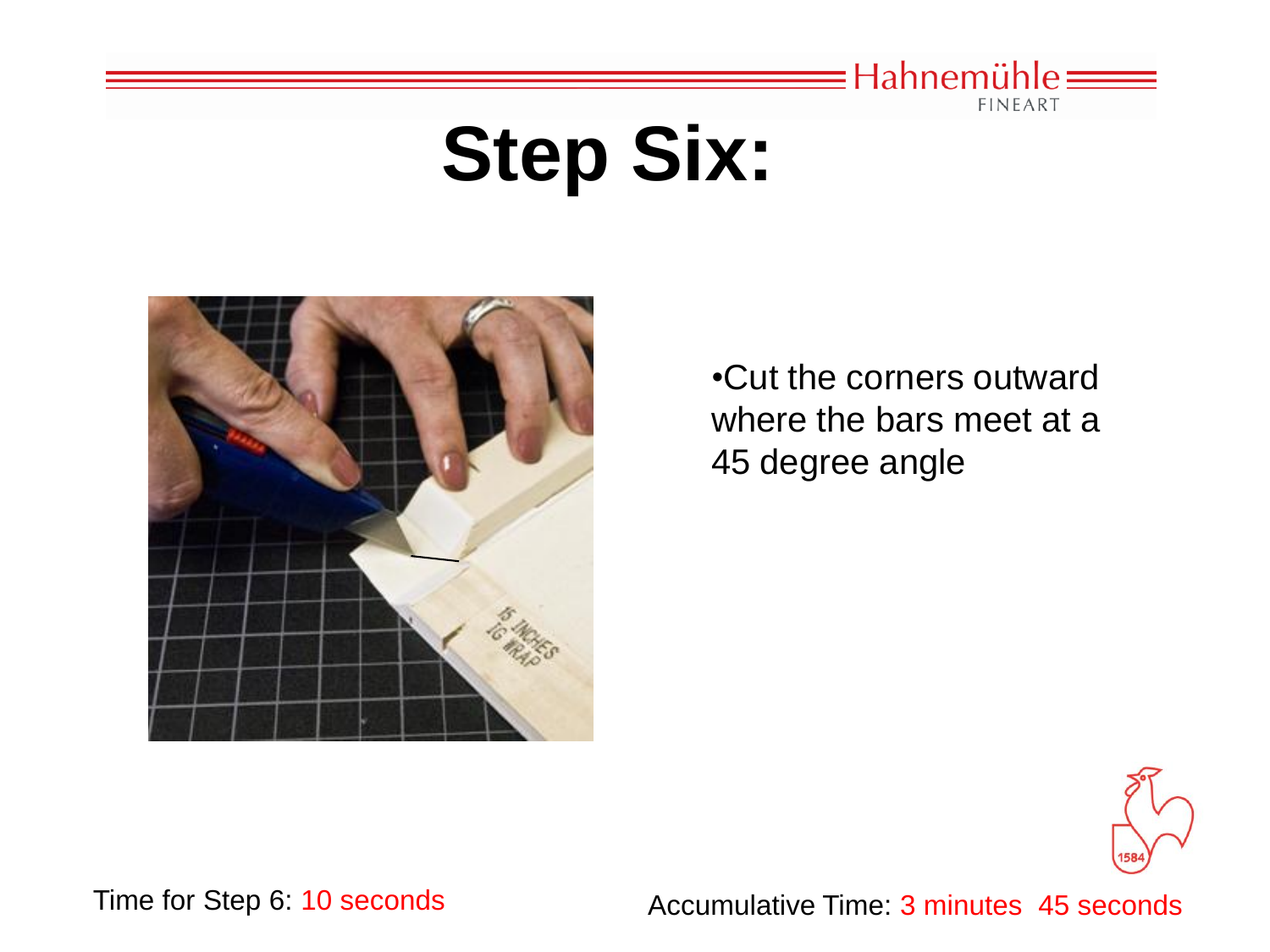

#### **Step Seven:**



•Fold the corners onto the beveled ends (on adhesive)



Time for Step 7: 15 seconds Accumulative Time: 4 minutes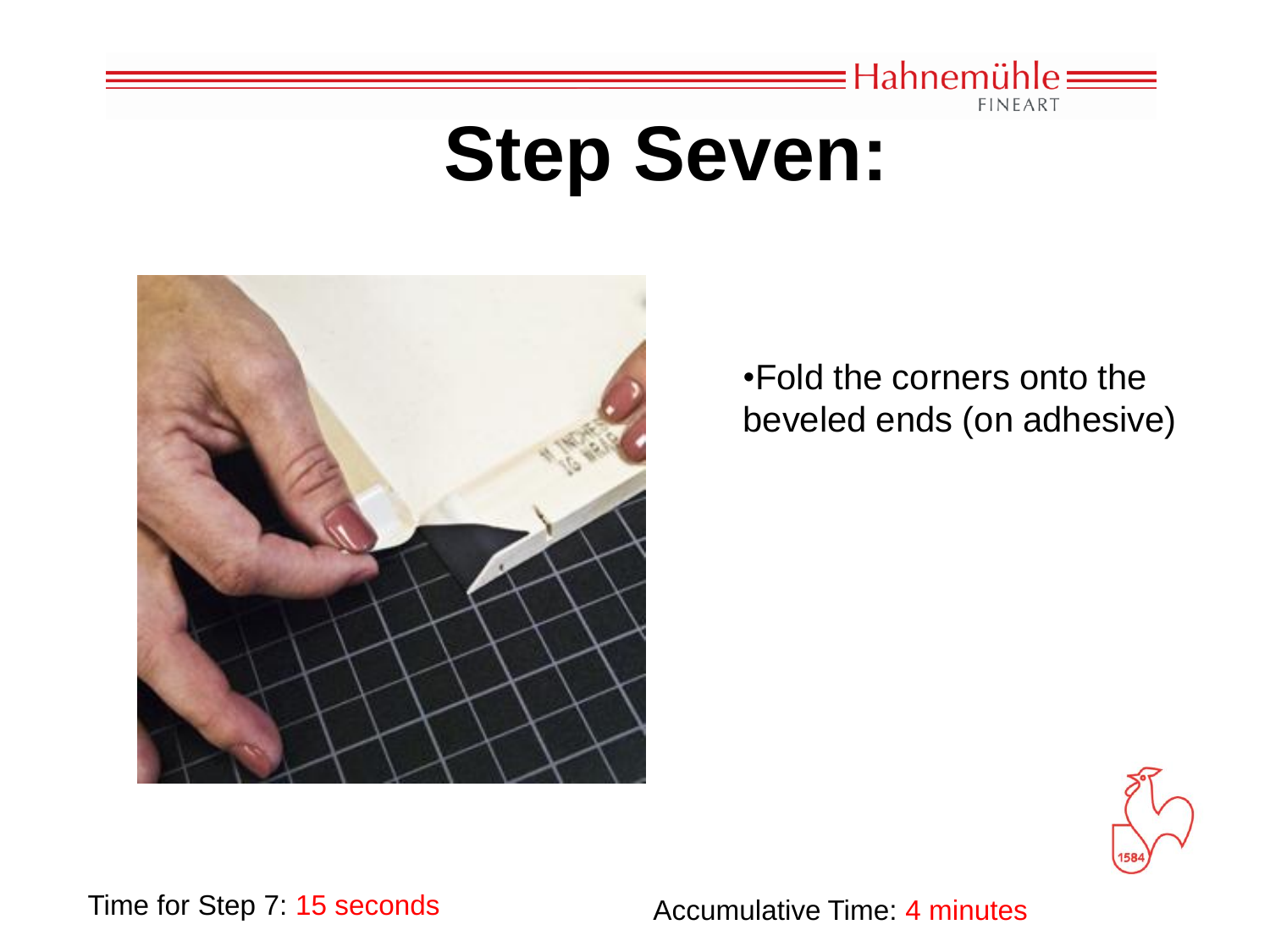

# **Step Eight:**



- •**Pull the bars up to close the frame.**
- •**Insert the staple into the slots**
- •**Push or gently hammer Staples flush into the frame**
- •**Repeat on all corners**



Time for Step 8: 30 seconds Accumulative Time: 4 minutes 15 seconds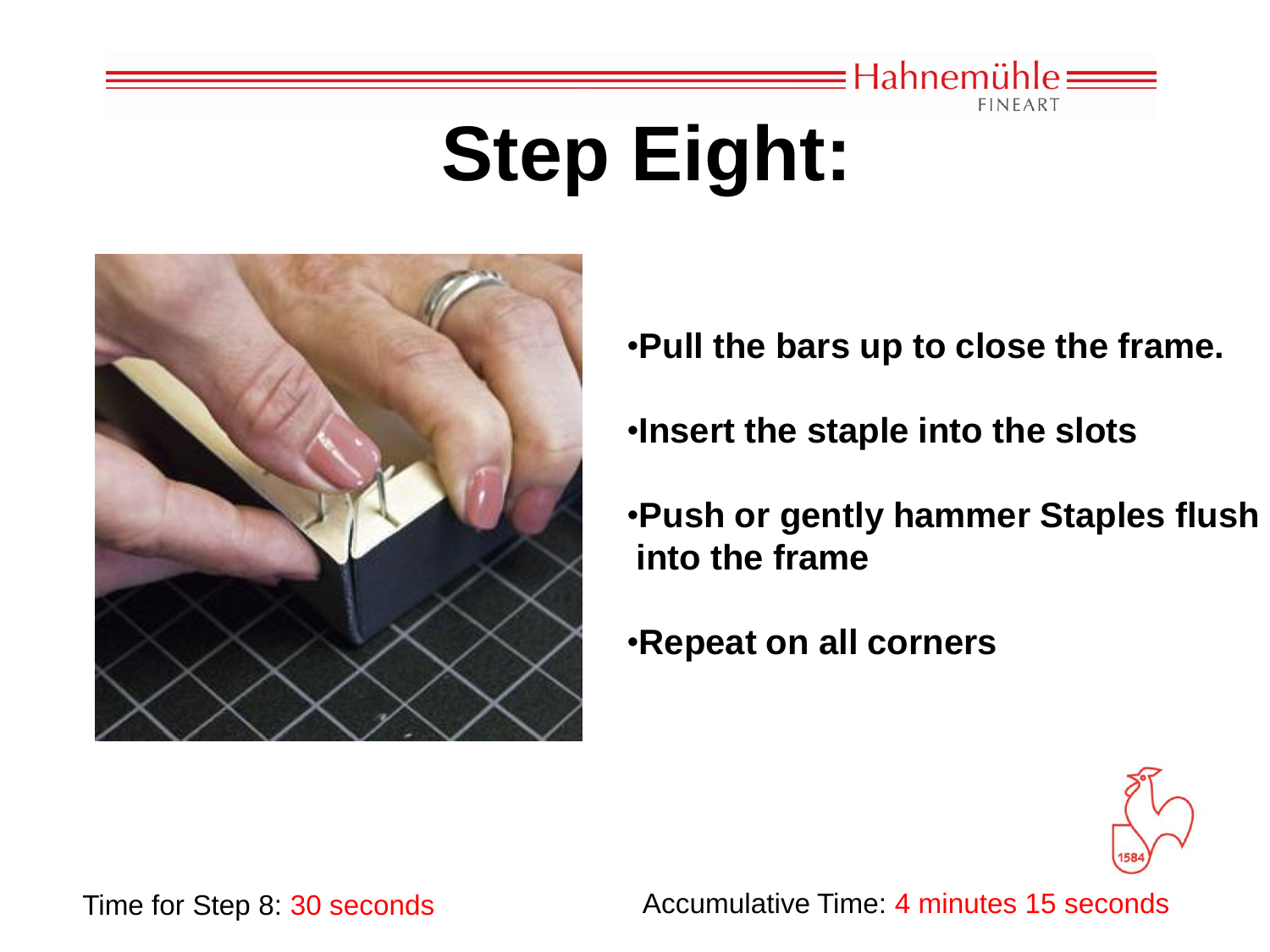

## **Step Nine:**



•Insert four tensioners into the v-slots located in the frame corners

•Make sure tensioners are not touching artwork

•Insert center brace if needed (Pro Gallerie Wrap only)



Time for Step Nine: 15 seconds Accumulative Time: 4 minutes 30 seconds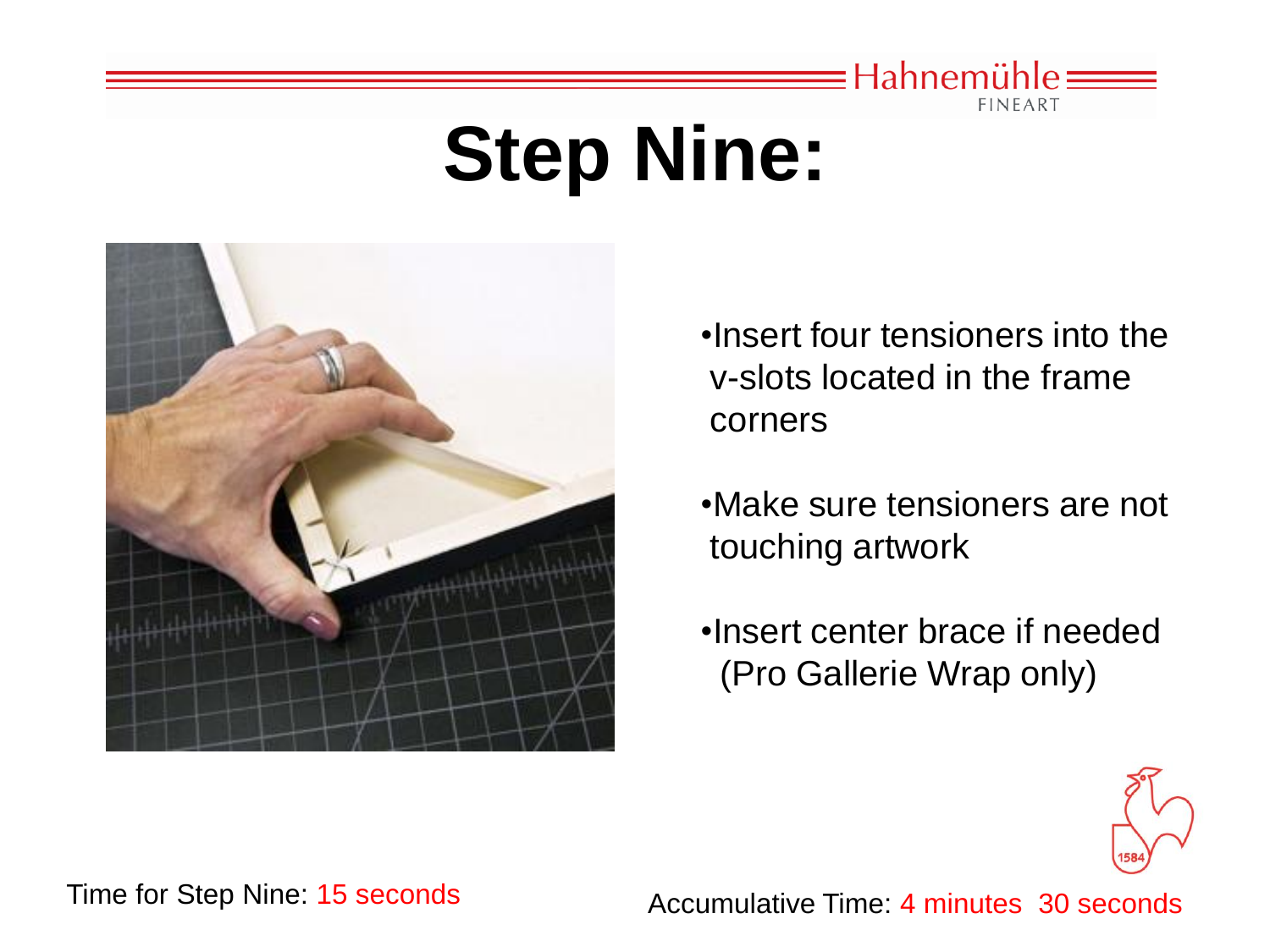

#### **Wrap Completed**



•Flip over the piece

•Here is your finished Hahnemuhle Gallerie Wrap

*Congratulations!* 

#### **In Just Five Minutes**

![](_page_11_Picture_7.jpeg)